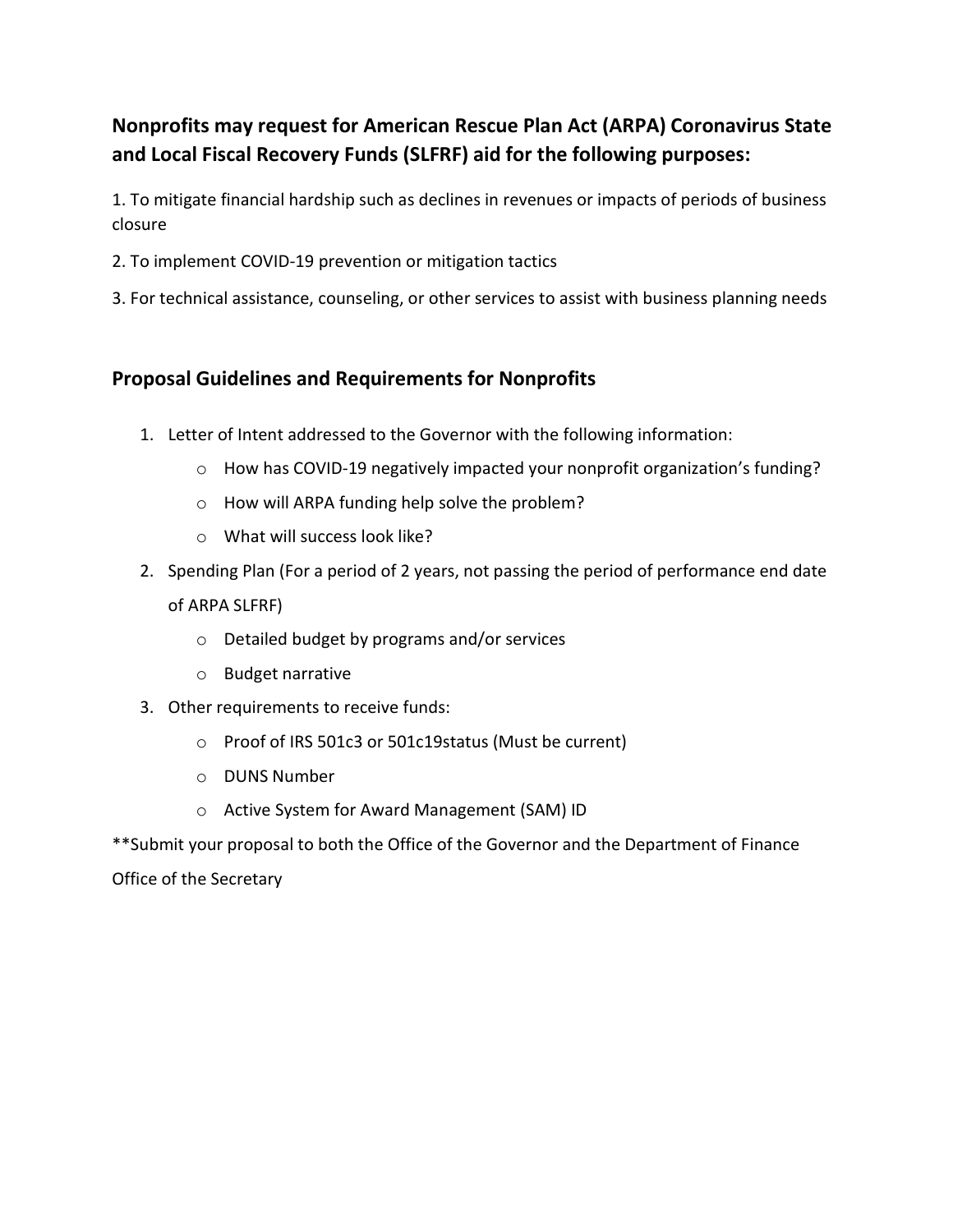## Should an organization be awarded, the following will be required:

- 1. Completed Internal Control Questionnaire (attached)
- 2. Quarterly Reports

Quarterly reports shall include, but not be limited to the following:

- 1) Covered projects/programs with the following details
	- a. Description of project (In line with proposal submitted)
	- b. Start and End Date (Actual or Expected)
	- c. Status as of quarter ending (Include percentage completed)
	- \*\*Preferably in narrative form
- 2) Report on obligations per quarter
- 3) Report on expenditures per quarter with the following attached:
	- a. Related invoices
	- b. Proof of payment (receipts and copies of checks)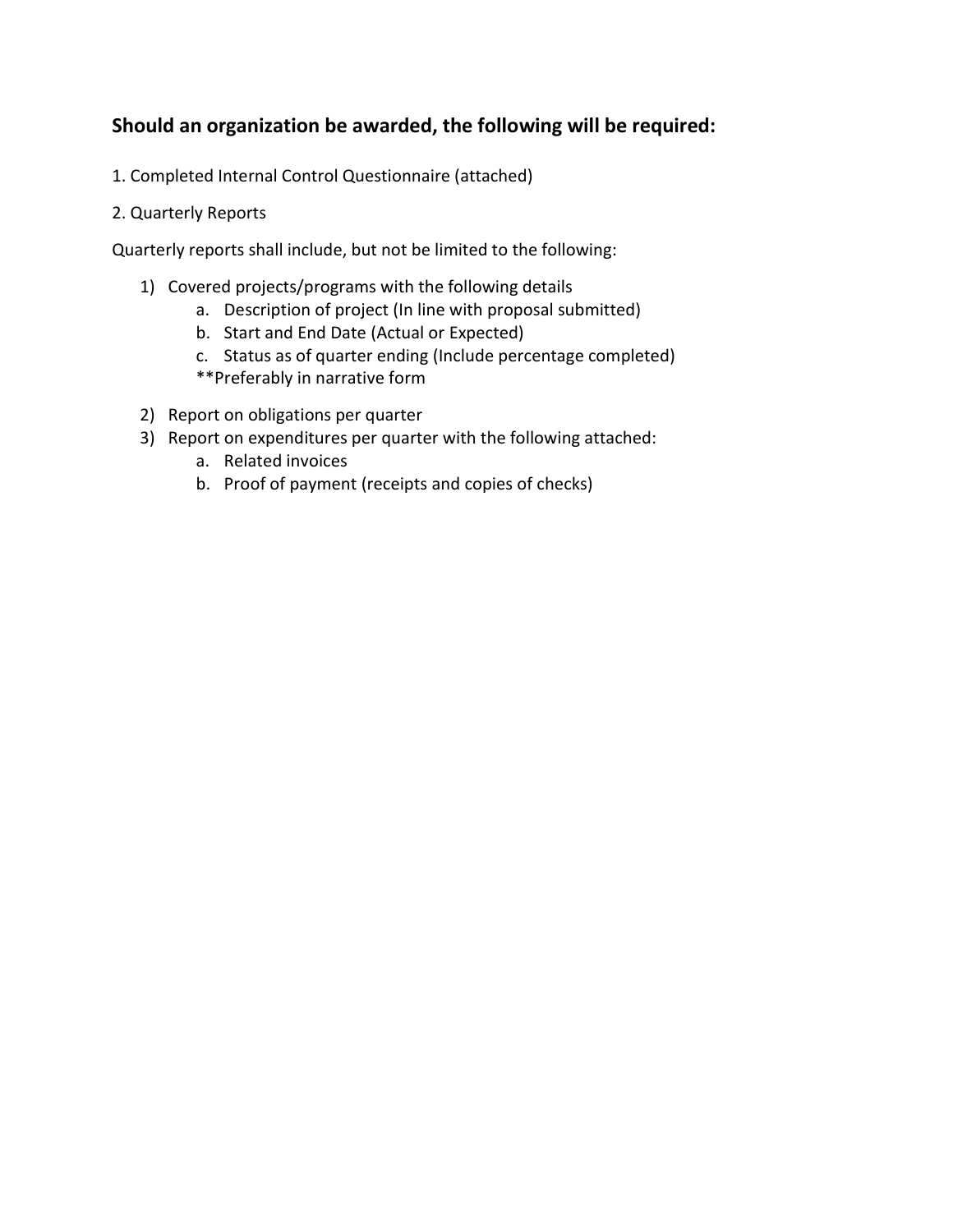## Subgrantee / Organization Questionnaire

| <b>Program Director:</b>                                                                                                                                       |                                           |                       | <b>Grant Number:</b>              |  |
|----------------------------------------------------------------------------------------------------------------------------------------------------------------|-------------------------------------------|-----------------------|-----------------------------------|--|
| (Your Organization's Point of Contact)                                                                                                                         |                                           |                       | (To be given)                     |  |
| <b>Grant Name:</b>                                                                                                                                             | <b>Budget Period:</b>                     |                       |                                   |  |
| <b>ARPA CSLFRF - Assistance to</b>                                                                                                                             | (As indicated in Organization's proposal) |                       |                                   |  |
| <b>Nonprofits</b>                                                                                                                                              |                                           |                       |                                   |  |
| Subgrantee Information                                                                                                                                         |                                           |                       |                                   |  |
| Subgrantee / Organization Name:                                                                                                                                |                                           | <b>Email Address:</b> |                                   |  |
| DUNS#:                                                                                                                                                         |                                           |                       | Organization 's Telephone Number: |  |
| SAM#:                                                                                                                                                          |                                           |                       |                                   |  |
| Address:                                                                                                                                                       |                                           |                       |                                   |  |
| <b>Executive Director:</b>                                                                                                                                     |                                           | Phone:                |                                   |  |
| Fiscal Director/ Accountant:                                                                                                                                   |                                           | Phone:                |                                   |  |
| List Top 5 sources and estimated contract/grant budgets for all federal, state and other grant funds<br>provided to your organization in the last fiscal year. |                                           |                       |                                   |  |
| Grantor Agency, Name of Grantor and<br>Type, i.e. Federal, State, or Other                                                                                     | Name of Grant<br><b>Grant Amount</b>      |                       |                                   |  |
| 1.)                                                                                                                                                            |                                           |                       |                                   |  |
| 2.)                                                                                                                                                            |                                           |                       |                                   |  |
| 3.                                                                                                                                                             |                                           |                       |                                   |  |
| 4.)                                                                                                                                                            |                                           |                       |                                   |  |
| 5.                                                                                                                                                             |                                           |                       |                                   |  |
| 1. Number of years the organization has been in business?                                                                                                      |                                           |                       |                                   |  |
| 2. How many grant programs are operated by this organization? $\Box$ 1-2 $\Box$ 3-4 $\Box$ over 4                                                              |                                           |                       |                                   |  |
| 3. Which OMB circulars, governing guidances or legal agreements are applicable to this grant project?                                                          |                                           |                       |                                   |  |
| 4. What is the organization's fiscal year? (month - month)                                                                                                     |                                           |                       |                                   |  |
| 5. Date of last independent audit:<br>Attach a copy of the most recent completed audit                                                                         |                                           |                       |                                   |  |
| 6. The audit determined that the financial statements were: $\Box$ Qualified $\Box$ Unqualified                                                                |                                           |                       |                                   |  |
| 7. The auditor issued an: $\Box$ Adverse opinion $\Box$ Disclaimer $\Box$ Neither                                                                              |                                           |                       |                                   |  |
| 8. Were any audit findings identified: $\Box$ YES $\Box$ NO                                                                                                    |                                           |                       |                                   |  |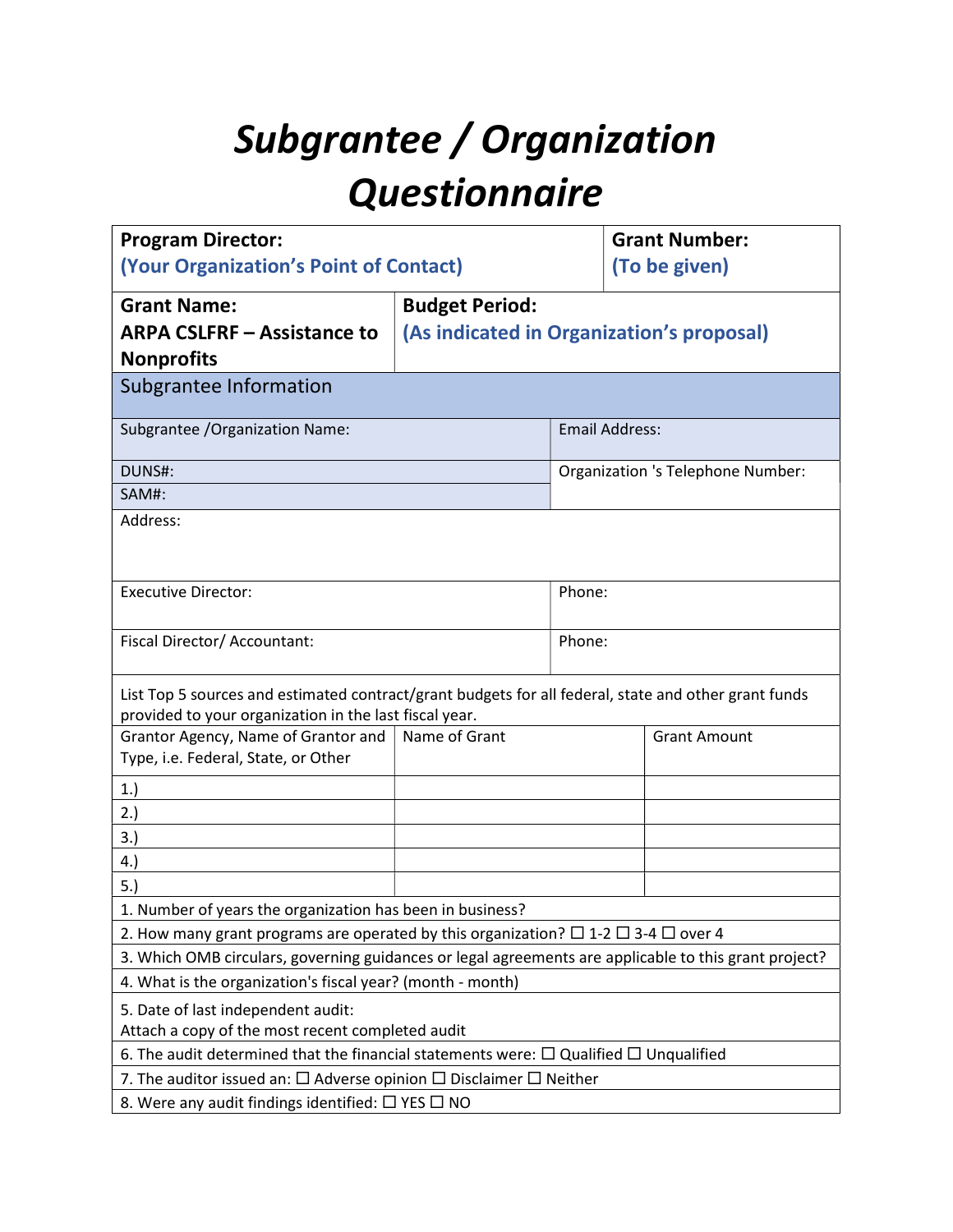9. Does the organization have regular audits:  $\Box$  YES  $\Box$  NO

10. What is the frequency of audits?  $\Box$  Quarterly  $\Box$  Annual  $\Box$  Bi-Annual  $\Box$  Other

11. Name of CPA firm or auditor: Phone: Phone:

Accounting

1. Which best describes the organization's accounting system?  $\Box$  Manual  $\Box$  Automated

2. What is the name of the organization's accounting software?

3. How many years has the accounting software been in use?

4. Financial reports are prepared on the following basis:  $\Box$  Cash  $\Box$  Accrual

5. Describe any significant changes in funding for the project or organization this fiscal year, e.g. changes that altered the cost allocation plan:

|                                                                                                                                    | <b>YES</b> | <b>NO</b> |
|------------------------------------------------------------------------------------------------------------------------------------|------------|-----------|
| 6. Are there written accounting policies and procedures? (please provide                                                           |            |           |
| a copy)                                                                                                                            |            |           |
| When were they written or last revised?                                                                                            |            |           |
| 7. Does the accounting system identify revenue and expenses separately?                                                            |            |           |
| 8. Does the accounting system identify expenses by project and budget<br>cost categories?                                          |            |           |
| 9. Does the accounting system separate direct and indirect expenses?                                                               |            |           |
| 10. Does the organization maintain a separate bank account for Federal<br>or State grant/contract funded awards?                   |            |           |
| 11. If funds are commingled, can this project's grant related expenses be<br>readily identified among other costs?                 |            |           |
| 12. Does the organization maintain a general ledger?                                                                               |            |           |
| 13. Is there a cash receipts journal?                                                                                              |            |           |
| 14. Is there a cash disbursement journal?                                                                                          |            |           |
| 15. Attach an excerpt from the general ledger to demonstrate that this grant's project's funds are<br>being tracked in the system. |            |           |
| 16. Is documentation adequate to provide an audit trail to/from original<br>source documentation to the books of accounts?         |            |           |
| 17. Are vouchers, invoices and/or receipts maintained for all expenses?                                                            |            |           |
| 18. Is the general ledger maintained in a manner that provides ease in the<br>preparation of required reports?                     |            |           |
| 19. Are revenues and expenditures classified in the books of account in<br>the same categories that are included in the budget?    |            |           |
| 19a. If not, are the reports linked to the books by worksheets?                                                                    |            |           |
| 20. Are bank accounts reconciled monthly?                                                                                          |            |           |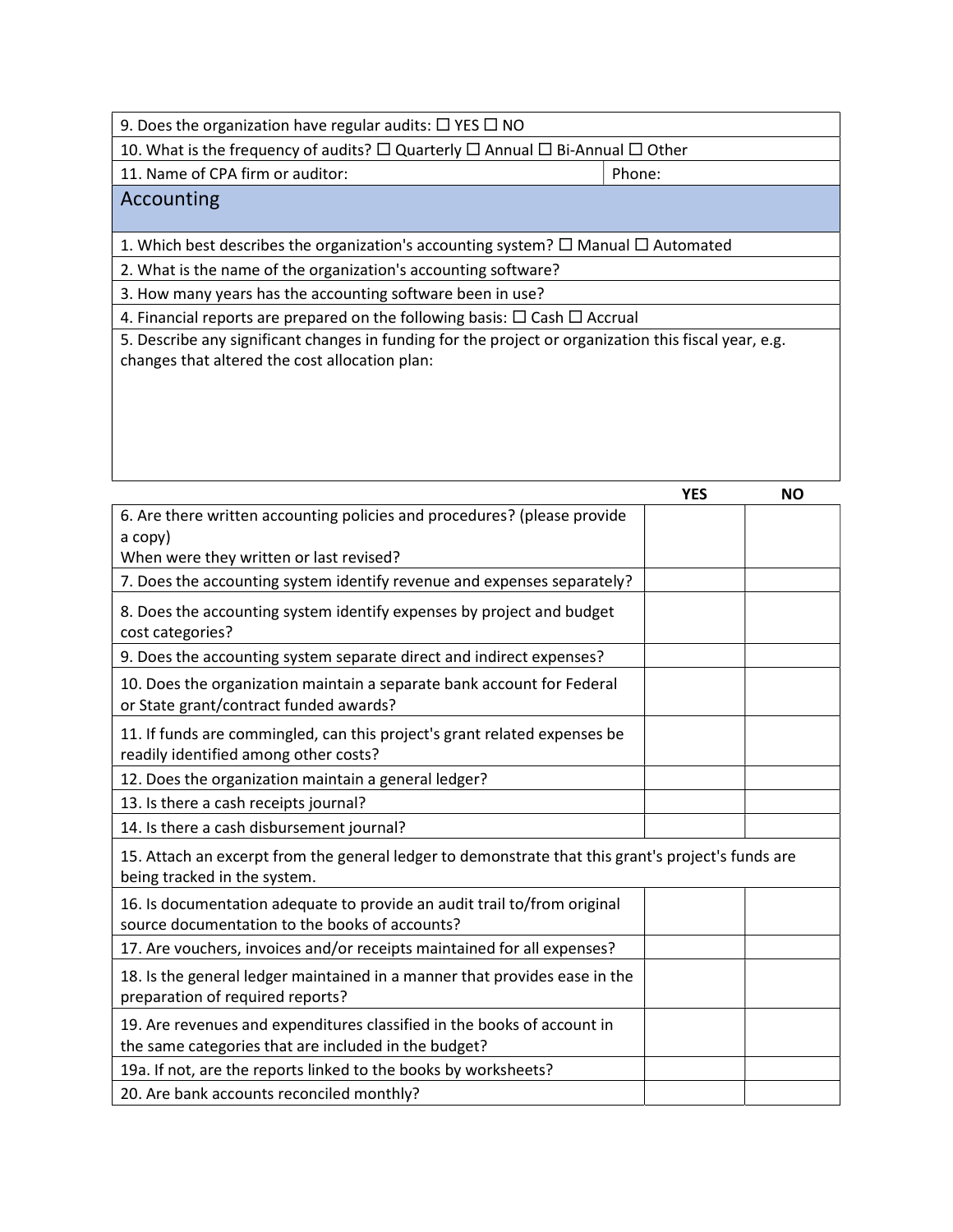| 21. Are internal control procedures documented? i.e. separation of<br>duties, approvals, etc. (please provide a copy)                                      |  |
|------------------------------------------------------------------------------------------------------------------------------------------------------------|--|
| 22. Is there a comparison of budget to actual expenditures?                                                                                                |  |
| 23. Is there an approved cost allocation plan for allocating indirect costs<br>to grant programs?                                                          |  |
| 24. Which grantor organization approved the cost allocation plan or budget? Attach a copy of the<br>approved budget                                        |  |
| 25. Are grant expenditures reconciled to the general ledger on a periodic<br>basis? If yes, how often?                                                     |  |
| <b>Vendor Payments</b>                                                                                                                                     |  |
| 1. Is the approval received for payment of invoices prior to payment<br>actually being made?                                                               |  |
| 2. Are invoices cancelled when paid?                                                                                                                       |  |
| 3. Are expenditures made within the time restraints of the grant and<br>charged to the correct accounting period?                                          |  |
| 4. Are all contracts and subcontracts in writing on file?<br>List your organization's subcontractors that have any affiliation with this<br>grant project. |  |
|                                                                                                                                                            |  |
| 5. Are expenditures in compliance with applicable cost principles?<br>What cost principles are being adhered to for this grant/contract?                   |  |
| 6. Are there written policies and procedures for processing vendor<br>payments? (please provide a copy)<br>When were they written or last revised?         |  |
| <b>Travel</b>                                                                                                                                              |  |
| 1. Are expenditures charged to travel supported by source documents?                                                                                       |  |
| 2. Are requests for travel approved in advance and reviewed to ensure<br>compliance with grantor funding and/or the budget?                                |  |
| 3. What rate is used to reimburse mileage?                                                                                                                 |  |
| 4. Are there written policies and procedures for travel expenses? (please<br>provide a copy)                                                               |  |
| When were they written or last revised?                                                                                                                    |  |
| <b>Personnel Records</b>                                                                                                                                   |  |
| 1. Are salaries/wages supported by time and attendance records?                                                                                            |  |
| 2. Are all leave types addressed in the personnel policy?                                                                                                  |  |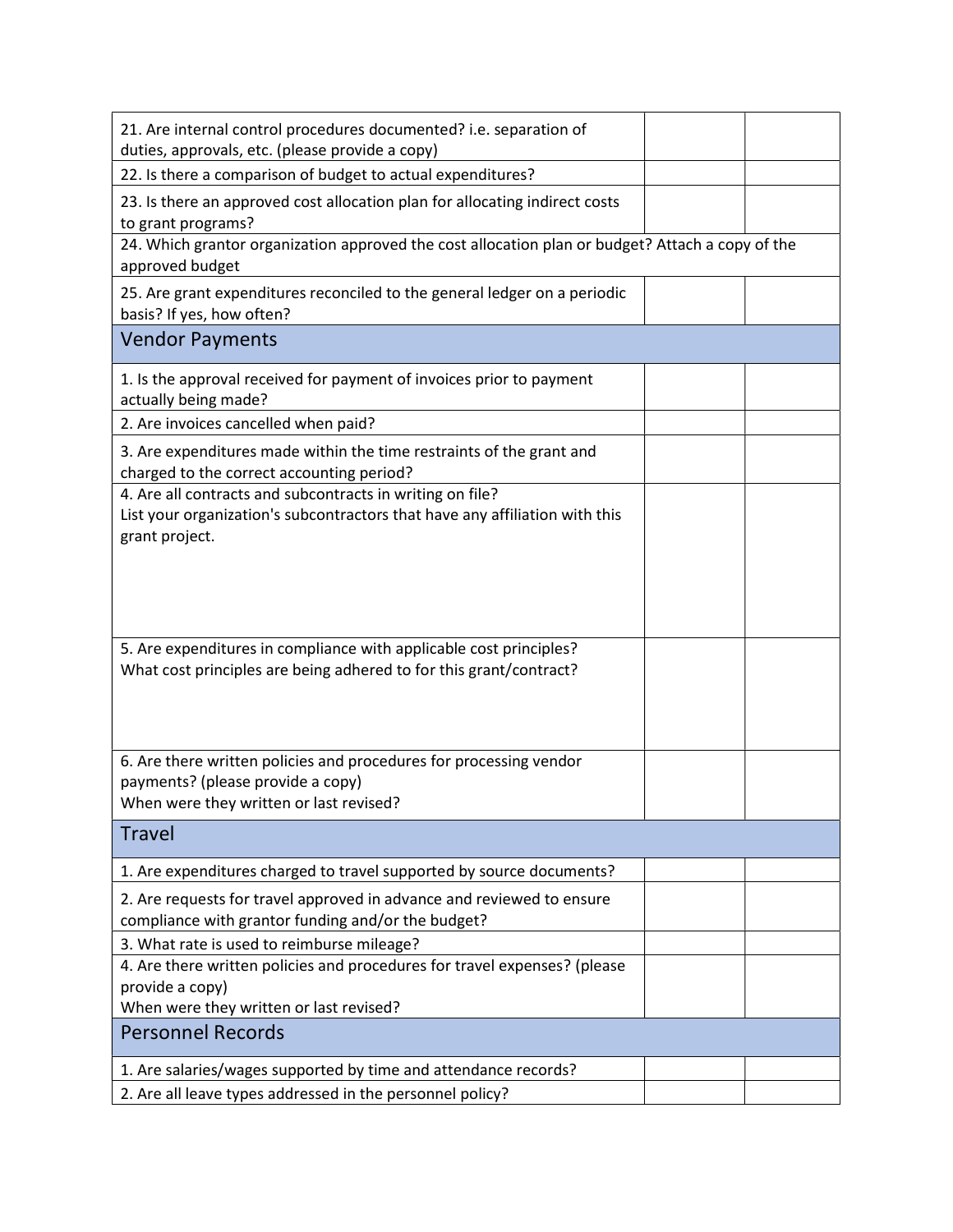| 3. Are timesheets that identify effort devoted to a particular objective<br>maintained for all grant funded employees?                          |  |
|-------------------------------------------------------------------------------------------------------------------------------------------------|--|
| 4. Are all fringe benefits, except those required by law, addressed in the<br>personnel policies?                                               |  |
| 5. Does segregation of duties exist for individuals approving time and<br>attendance vs. the processing of payroll documentation for paychecks? |  |
| 6. Is payroll processed internally or is it outsourced? $\Box$ internally $\Box$ outsourced                                                     |  |
| 7. Are grant funded salaries documented in a letter or contract?                                                                                |  |
| 8. Are there written policies and procedures for human resources?<br>(please provide a copy)<br>When were they written or last revised?         |  |
|                                                                                                                                                 |  |
| <b>Procurement Policies</b>                                                                                                                     |  |
| 1. Are there written procurement policies? (please provide a copy)<br>When were they written or last revised?                                   |  |
| 2. Does adherence to procurement policies, in your judgment, result in<br>obtaining the best quality of service or product at the best price?   |  |
| 3. Are purchase orders used?                                                                                                                    |  |
| 3a. If yes, are expenditures supported by an approved purchase order?                                                                           |  |
| 4. Have purchasing authority levels been established?                                                                                           |  |
| Please list the hierarchy                                                                                                                       |  |
|                                                                                                                                                 |  |
|                                                                                                                                                 |  |
|                                                                                                                                                 |  |
|                                                                                                                                                 |  |
|                                                                                                                                                 |  |
|                                                                                                                                                 |  |
| 5. Are bids required for certain purchases, contracts, or capital<br>improvements?                                                              |  |
| <b>Match Share Documentation</b>                                                                                                                |  |
|                                                                                                                                                 |  |
| 1. Is a match required for existing grants? If so, which type (below)                                                                           |  |
| $\Box$ Cash                                                                                                                                     |  |
| In-Kind                                                                                                                                         |  |
| 2. What is the source of the match?                                                                                                             |  |
|                                                                                                                                                 |  |
| 3. Do accounting records adequately reflect that the required match is                                                                          |  |
| expended according to the same criteria as the grant/contract funds                                                                             |  |
| being matched?                                                                                                                                  |  |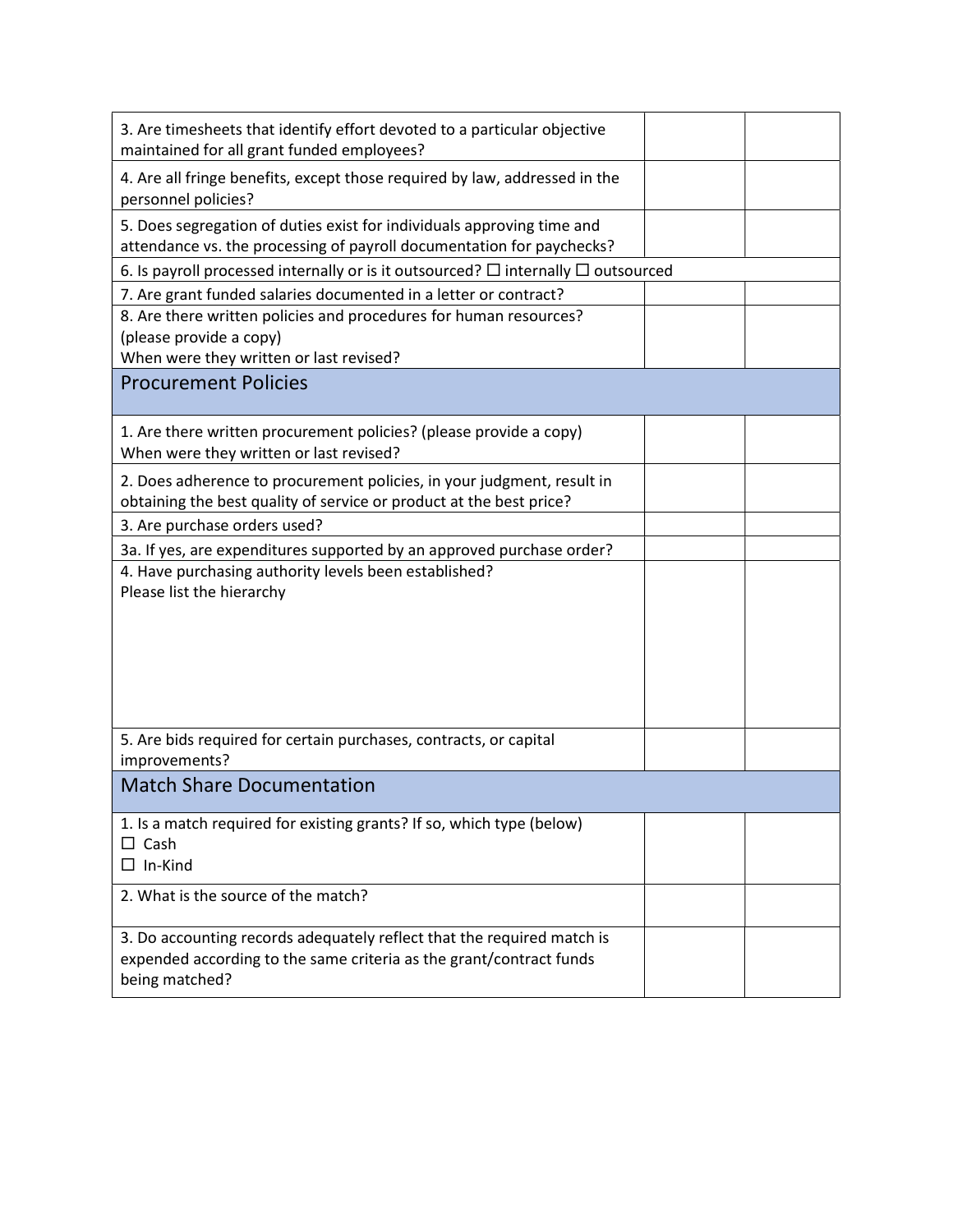| 4. Are there in-kind revenues and expenditures recorded in the                                                     |  |
|--------------------------------------------------------------------------------------------------------------------|--|
| accounting records?                                                                                                |  |
| 4.1 If yes, is there adequate documentation to value:<br>4.1.1 Services (time and attendance, pay rate used, etc.) |  |
| 4.1.2 Goods (Basis of evaluation)                                                                                  |  |
| 4.1.3 Space rental com orisons, etc.                                                                               |  |
|                                                                                                                    |  |
| <b>Record Retention Policy</b>                                                                                     |  |
| 1. Are there written policies and procedures for record retention? (please                                         |  |
| provide a copy)                                                                                                    |  |
| When were they written or revised?                                                                                 |  |
| 2. Are confidential records stored in a secure area?                                                               |  |
| 3. Are records stored on-site or off-site $\Box$ on-site $\Box$ off-site                                           |  |
| General                                                                                                            |  |
| 1. Has there been any significant change in the structure/operation of the                                         |  |
| organization? If yes, please describe.                                                                             |  |
|                                                                                                                    |  |
|                                                                                                                    |  |
|                                                                                                                    |  |
| 2. Has there been staff turnover in key positions?                                                                 |  |
| If yes, what are the affected positions and reasons for turnover?                                                  |  |
|                                                                                                                    |  |
|                                                                                                                    |  |
|                                                                                                                    |  |
|                                                                                                                    |  |
| 3. Do you have written policies and procedure manual other than those                                              |  |
| mentioned above?                                                                                                   |  |
| If yes, attach its table of contents and list of appendices.                                                       |  |
|                                                                                                                    |  |
| 4. Do you have a license to operate a business?                                                                    |  |
| If yes, has there been any recent change in the license status?                                                    |  |
| List the business license number and any other government issued                                                   |  |
| identifying number that is associated with your organization.                                                      |  |
|                                                                                                                    |  |
|                                                                                                                    |  |
| 5. Do you have property and liability insurance?                                                                   |  |
| If yes, do you have a certificate of insurance on file?                                                            |  |
| Who is the carrier?                                                                                                |  |
|                                                                                                                    |  |
| 6. Does your organization operate other branches? Please list below.                                               |  |
|                                                                                                                    |  |
|                                                                                                                    |  |
|                                                                                                                    |  |